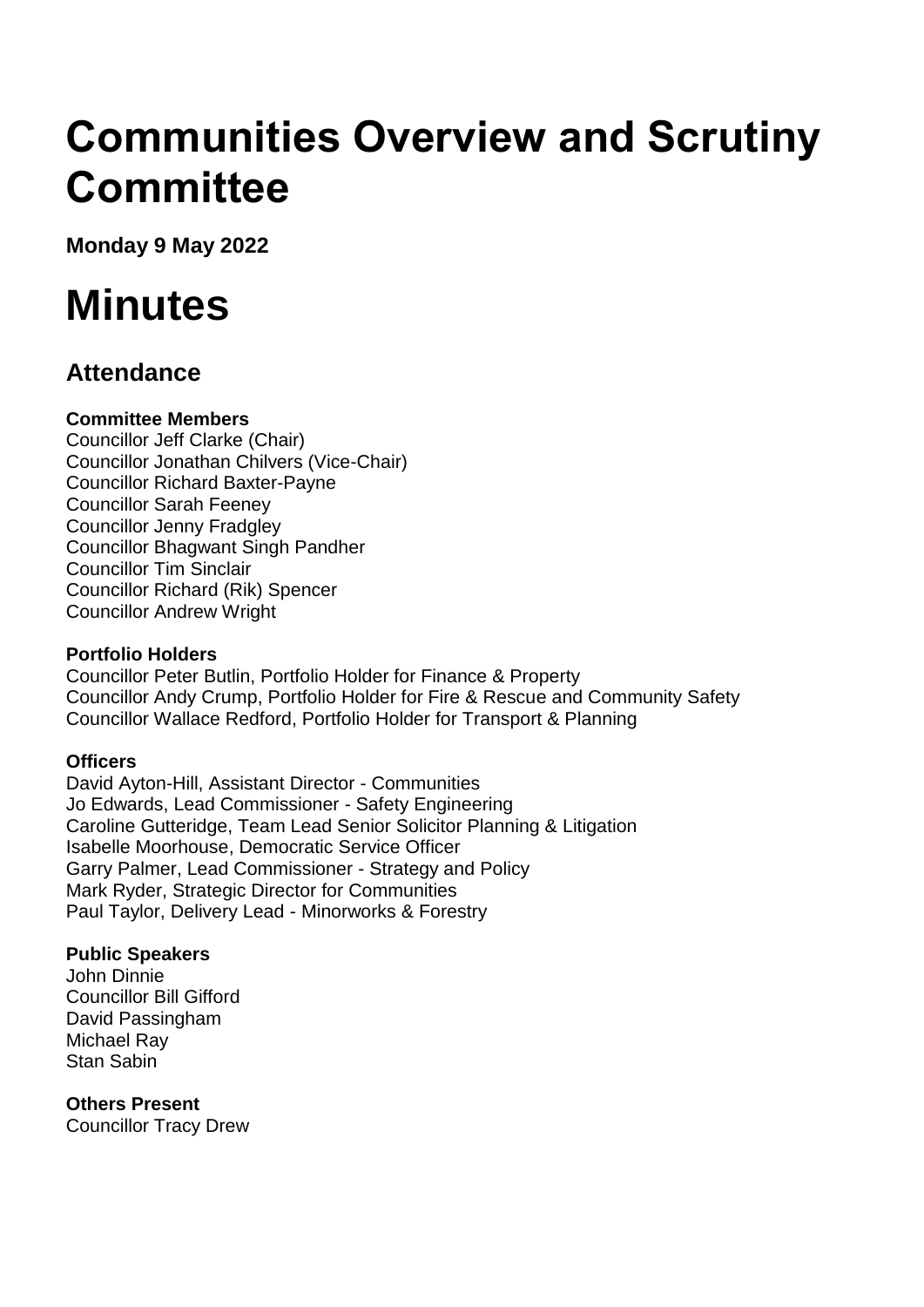#### **1. General**

#### **(1) Apologies**

Councillor Jackie D'Arcy was substituted by Councillor Sarah Feeney Councillor Dave Humphreys was substituted by Councillor Rik Spencer Councillor Kam Kaur

### **(2) Disclosures of Pecuniary and Non-Pecuniary Interests**

None.

### **2. Public Speaking**

Mr John Dinnie read out the following statement:

"Chair, Councillors thank you for the opportunity to speak.

I think I understand the problem. The report of the task and finish group (TFG) has been called back for not considering all the evidence. Not adequately giving the detail of the desk top studies and being inconsistent with the Council Plan. Your officer has responded by drawing attention to the Atkins report, re-publishing some of the desk top data and attempting to identify the real problem by referring to a 'range of policy approaches'. The Task and Finish brief was too narrow. The problem for you is the Atkins Report is low on statistically significant data to conclusively prove the case either way. However, there is enough evidence to reach a conclusion and they do.

Those graphs of modest improvement are telling you this is the right way to go. Just do it better. Don't accept the Tyranny of the average – emulate the outliers. – Change your recommendation. – Align with Atkins.

In section 12.5:

The DfT Circular 01/2013 is valid. Traffic authorities should implement area-wide 20mph limits on:

• major streets where there are journeys on foot, or cycle and

• residential streets where the streets are being used by people on foot and on bicycles, there is community support, and the characteristics of the street are suitable and there should be no expectation on the police to provide additional enforcement beyond their routine activity. Those are the recommendations you should be going forward with.

For local decision-makers Atkins refers us to section 2.6:

Stressing Integrated Approach – 20mph schemes have the potential to deliver health, environmental and community benefits greater than the road safety benefits. Your officer is pointing you towards the broad integrated policy agenda (involving health, environment, urban planning, emergency services, education, community representatives, complementary transport, and community policy). These reinforce messages about safety, active travel, and associated benefits. Despite the finely balanced data, Atkins is telling you to be bold, like Brighton, to obtain the wider community benefits.

The message is in there – The faster vehicles slow down more. Learn from Portsmouth and Liverpool. Do it but do it better. Thank you very much"

Mr David Passingham read out the following statement:

"I'm representing 20's Plenty Warwickshire but I'm also part of the Shipston campaign. When we started our campaign in Shipston for 20mph a few months ago we were asking for 20mph in the centre of the town only. During research we went to a zoom workshop given by the national 20's Plenty Campaign. We learnt that United Nations endorses 20mph speed limits where people mix with motor vehicles, unless strong evidence exists that higher speeds are safe. We learnt that 20mph is Government policy. The UK recently signed the Stockholm Declaration with 130 other nations, agreeing on a default 20mph limit wherever cyclists and pedestrians mix with motor

Page 2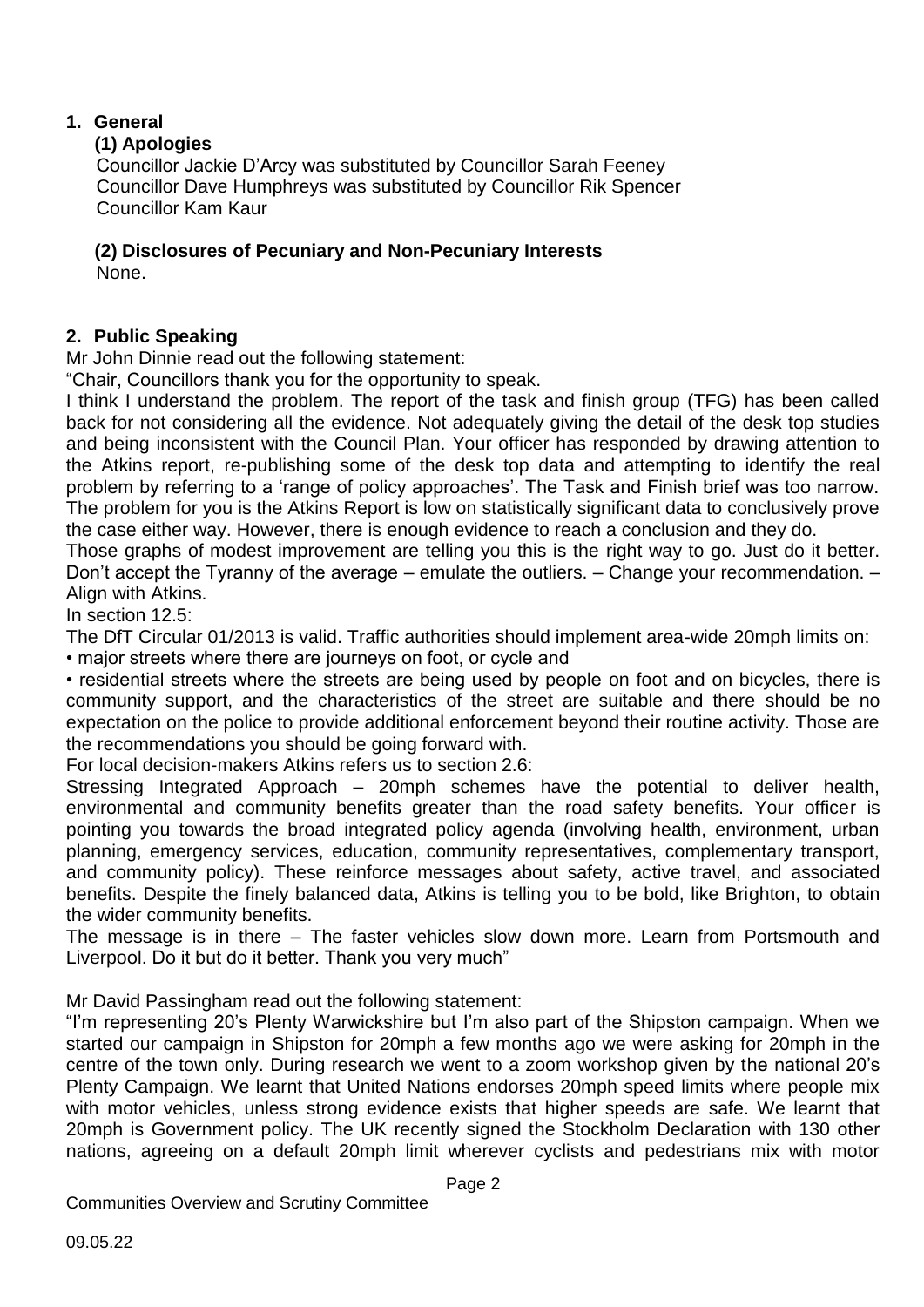vehicles. We learnt that 28 million people live in areas where the Councils have decided to make 20mph default including the whole of Scotland and Wales. We were told about case studies where town wide 20mph schemes had been shown to work.

- like Faversham in Kent where speed reduced by 4 to 5mph on faster roads
- like Calderdale where casualties fell by 30 to 40% when introduced as part of a "love Your Streets" campaign
- Like Bath where it was introduced to help tackle the Climate & Ecological Emergency and to encourage greater walking and cycling, especially for commuters

We were shown that there are other benefits to 20mph limits:

Less crash costs for the NHS, more active travel, 50% noise reduction, 25% CO2 reduction and improved air quality. Originally, I would have been very happy with this Task & Finish Group report. But over the last few months I have seen more evidence of what has worked around the country and heard from national experts. The Task & Finish group should have heard such evidence – but did not. If all these other councils are introducing 20mph cost effectively why does the Task & Finish study show it isn't. Should they have looked at what other places have done? If it is government policy to make 20mph the default speed limit, why isn't Warwickshire trying to implement it?"

Mr Stan Sabin read out the following statement:

"Good morning Chairman and councillors I'm Stan Sabin, Chairman of Radford Semele Parish Council. I'm actually going to focus on a scheme that we tried to introduce in Radford more than two to three years ago, before the 20's Plenty campaign actually came to Warwickshire. I am proud to represent one of the 17 town and parish councils that have had the foresight to pass motions in support of the 20's Plenty for Us campaign. My Council endeavours to be proactive rather than reactive which is why pre-pandemic we started to look at ways of improving the road safety of vulnerable groups within our village. We propose to purchase a number of advisory 20's plenty signs which was unanimously carried. In February-March 2021 we contacted Highways to obtain permission to fix these signs to street furniture, luckily, we had not purchased the signs as the reply from Highways was a resounding 'no you can't do it, the manual and the computer says no'. Our initiative received support from our County Councillor, Councillor Redford, the now Portfolio Holder for Transport & Planning; he challenged the then Portfolio Holder Jeff Clark with the words, 'Are we serious here? We have a local parish council endeavouring to create a safer environment for its residents at no cost to WCC (Warwickshire County Council) and our response is no more than to discourage a local initiative? Is this how WCC encourages local councils to take responsibility for their community?' It's unfortunate that Councillor Redford actually didn't say those words in the Cabinet meeting which actually accepted the task and finish group (TFG) report, it might have had a different outcome. The task and finish group report is actually flawed, poor representation of the facts, or not representing the correct facts at all. Publicising that a blanket limit for the county was being pursued is not the case, and the trouble is that has led to misrepresentation within the press; no one would think of putting in a 20mph limit on the M40. This is to protect vulnerable persons, children in areas where they mix with cars. And also the other resulting aspect of this is when we haven't got an authority to use 20mph it then means excessive costs because every case there must be looked at as an individual application, whereas if it was in force then it be a lot easier to change traffic regulation orders (TROs). Thank you."

Mr Michael Ray read out the following statement:

"Good morning and thank you for letting me talk. I'm presenting 20mph limits just for Southam, a focused approach. As most of you know, Southam is located in a hub of roads; it's southwest of the Leamington, southwest of Rugby, west of Daventry, south of Coventry and north of Banbury.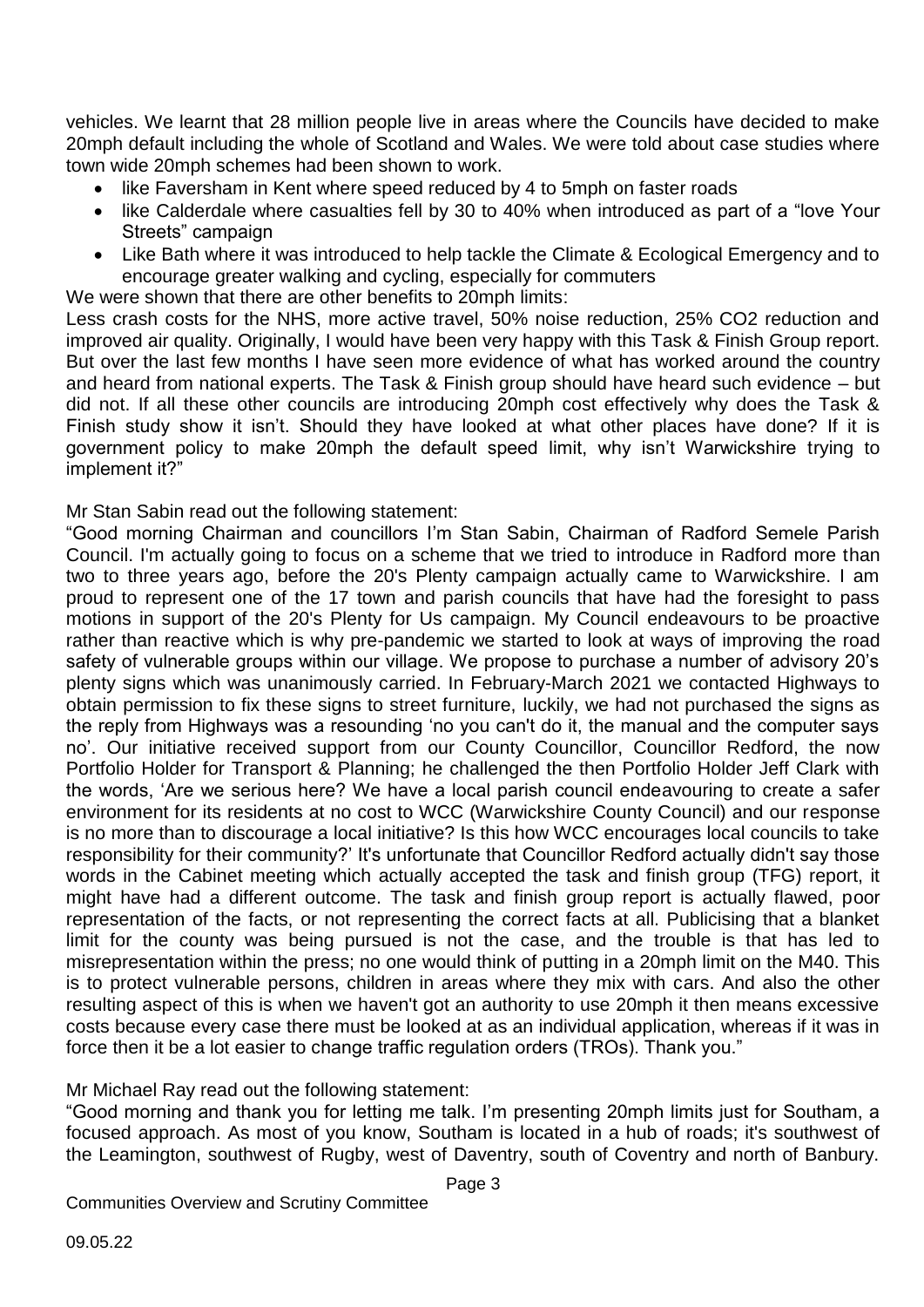Consequently, it is a hub of five A roads and two B roads which converge on the town. The A423 bypass on the east side of the town has three roundabouts and pedestrian lights, and the A425 to the south of the town has one roundabout and two sets of traffic lights. The centre of the town to the west of the bypass has several schools, shops, a pharmacy, bank, post office, a number of churches, plus an array of food outlets and other retailers and services. In the same area are a number of residential properties including a Thithe Lodge, a significant number of which have insufficient access to available off-street parking. The 20's Plenty initiative was put before the Southam Town Council to consider and the members were invited to suggest roads which would benefit from a 20mph limits. It was resolved that all local roads leading in and out of the town, roughly in alignment with the conservation area, are proposed. The rationale for the decision was commuter traffic ahead of the bypass as tail backs at times at peak time and the distance travelled can be shorter than taking the by-pass e.g., Leamington Road – Coventry Road. This is compounded by sat-nav directing the shortest route. In addition, the town centre has a high density of both young and old persons at busy times of the day. Reducing the speed and of traffic through the centre of the town (plus identified short cuts) would dis-incentivise through traffic whilst having no significant material impact on local residents. A number of roads had been identified of which I provided a list but the benefits for the community would be to reduce through commuter traffic flow, improve free flow of residents traffic, reduced traffic pollution, reduce traffic noise, provide a safer pedestrian access to the town, and safer traffic flow on road parking pinch points. Thank you."

Councillor Bill Gifford made the following statement, "Thank you for allowing me to speak. I was one of those who signed the call-in and one of those who sat on the task and finish group. I have to say having listened to the public speakers, a lot of what I was going to say has already been said but said more eloquently than I would have said it. What I would really suggest is that the County Council be bold and look at the evidence from elsewhere, which we really didn't get an opportunity to do; and indeed, as a task and finish group we didn't have an opportunity to listen to the to the public which I think is unfortunate. We need to be bold because we stated as a council, that we want modal shift, and it's difficult to get that modal shift anyway, but reducing the speed limit in towns and villages would certainly help get that modal shift in a way that if people don't feel safe walking or cycling they are more likely to use their cars and less likely to move to walking or cycling so that in itself is a good reason. I've always been in favour of speed limit change rather than zones, I feel that zones are divisive for communities. Have look at those results in London and a few days ago, to see how divisive they can be the communities. It's also confusing for a driver from elsewhere if they go from 30 to 20 back up to 30 whereas if you're travelling through Radford Semele or Leamington, it's going to be a 20mph limit throughout the village or the town. It's straightforward and you go to 20mph, nice and easy for the police who don't need to do any more than they do which is enforce the speed limit whether it be 20 or 30. I don't see any difference from now if it's easier for them to do. The final thing I would like to say is no member of the public has ever asked me to increase the speed limit and the 30mph speed was set nearly 90 years ago and no real evidence was used at the time, whereas now have plenty of evidence that 20mph is a sensible speed limit in a built-up area.

The Chair thanked the public speakers for attending.

#### **3. 20mph Speed Limits - Task & Finish Group Recommendations**

Councillor Jonathan Chilvers informed the committee that the call-in was initiated because of evidence from the 2013 Department for Transport (DfT) guidance and 2018 Atkins Report; and to enable communities who want 20mph limits in their area get them, and give them clarity on the

Page 4

Communities Overview and Scrutiny Committee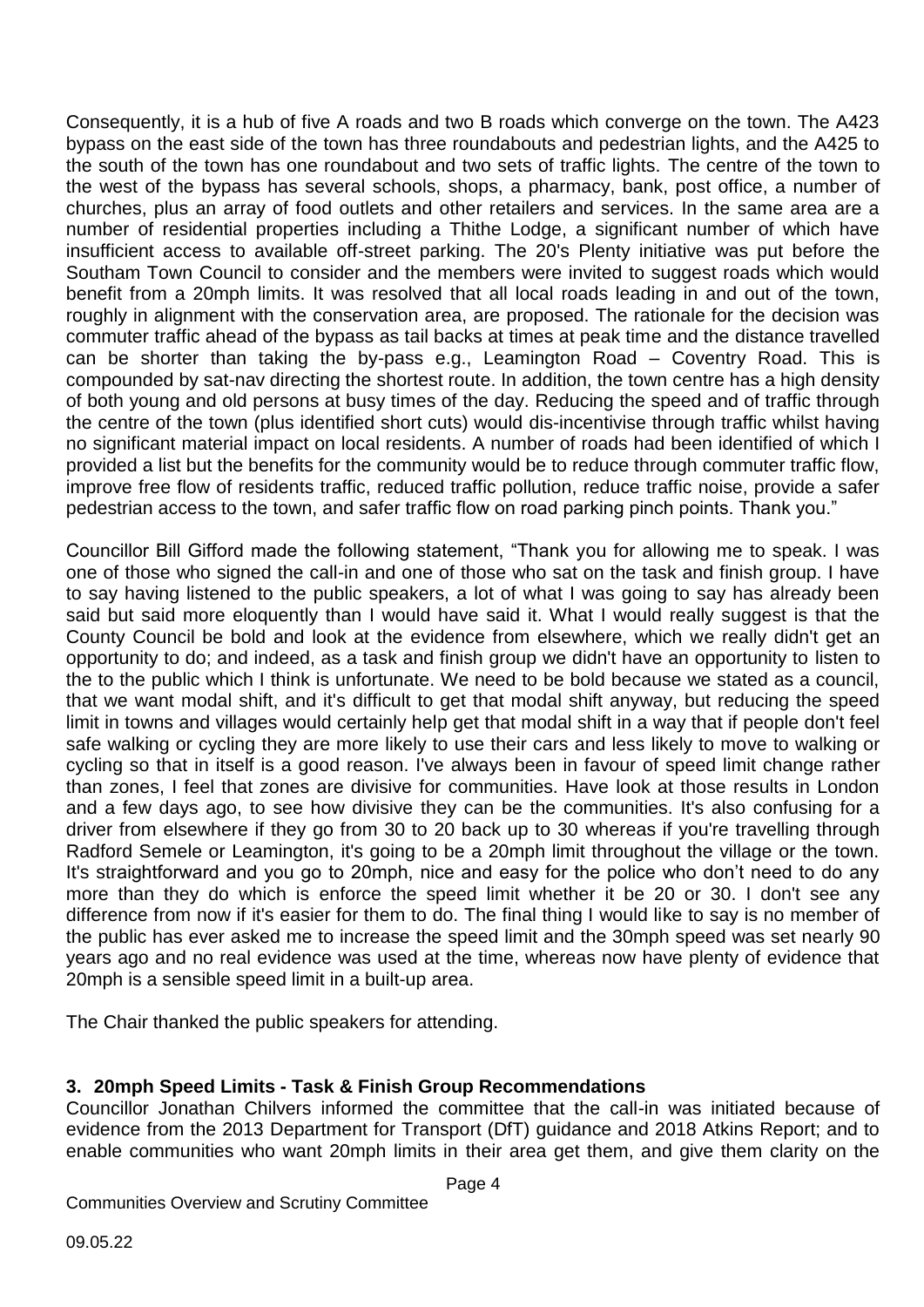process and cost with this without any bureaucratic obstruction. The 2013 guidance stated that benefits of 20mph schemes include quality of life, community benefits and encouragement of healthier and more sustainable transport modes e.g. walking and cycling; this was based on research from the previous 10 years. The 2018 report provided evidence and the numbers around this, and it said that within 20mph limits, 5% of people walked more, 2% of people cycled more and around schools, between 6-9% of children cycled to school once a 20mph limit was implemented. Councillor Chilvers stated that this proved 20mph was a modal shift method that worked especially with children. The TFG raised concerns with the speed reduction on 20mph but the Atkins report stated that a 20mph limit would delay journeys by 30 seconds if the journey was one mile and a minute if the journey was five miles. The DfT report said that 20mph had a positive affect on road safety and if residents are in favour then traffic authorities could introduce 20mph speed limits on major streets where there were/could be significant journeys on foot or pedal cycle movements and if this outweighs the disadvantage of longer journey times for motorised traffic. The authority would need to decide whether the disadvantage is outweighed by the benefits. Councillor Chilvers stated the committee should have this discussion. He concluded that the DfT said no additional enforcement should be expected from the police and the local authority would be responsible for reinforcing the speed limit through Speedwatch, flashing signs etc.

Councillor Tim Sinclair clarified that the TFG found out that each 20mph blanket approaches (20mph for a whole village/town) in Warwickshire would cost between £34,000-£141,000. Therefore, if every village and town in Warwickshire had a 20mph limit then it would cost £12.7 million. Evidence presented by the officers that 20mph limits in some areas could lead to speed increasing and more accidents if the speed limit is too low and drivers do not follow it. Certain roads are appropriate for 20mph limits, but a blanket approach was not. The TFG received information from '20's Plenty' and officers and the evidence presented was somewhat partial. The TFG's recommendation was community powered based, all 57 councillors have £35,000 to spend on improving their division including on a 20mph limit, providing it was a sensible proposal. Councillor Sinclair stated that the recommendation's purpose was to get the members behind their communities and any 20mph limit trials should be run within Warwickshire instead of basing them on evidence from London and Portsmouth.

Councillor Jenny Fradgley said that the country was heading towards 20mph limits as this was being set by central government. The new Local Transport Plan focuses on promoting cycling, walking and making spaces in towns more suitable for the new hierarchy of pedestrians/cyclists first and private vehicles last. Stratford town centre was now 20mph permanently following Covid-19 restrictions and this received positive feedback from cyclists and pedestrians but not motorists. She had two active resident groups asking for 20mph on their streets which were used as 'cut throughs' by traffic. 20mph limits could be achieved through better signage and engineering. 20mph zones would be needed around schools to enable children to walk/bike to school instead of by car. She suggested a detailed briefing on how residents can achieve 20mph limits on their streets with the help of their Councillors and what signage and engineering, where appropriate, was possible in the cost.

Councillor Sarah Feeney queried the engagement with communities and how councillors would be able to afford 20mph limits with their delegated budgets.

Councillor Richard Spencer who also sat on the TFG said that he had implemented a 20mph zone around schools in St John's Kenilworth with his delegated budget as well as the 20mph limit post-Covid. He added that members have access to road speed average data in their areas and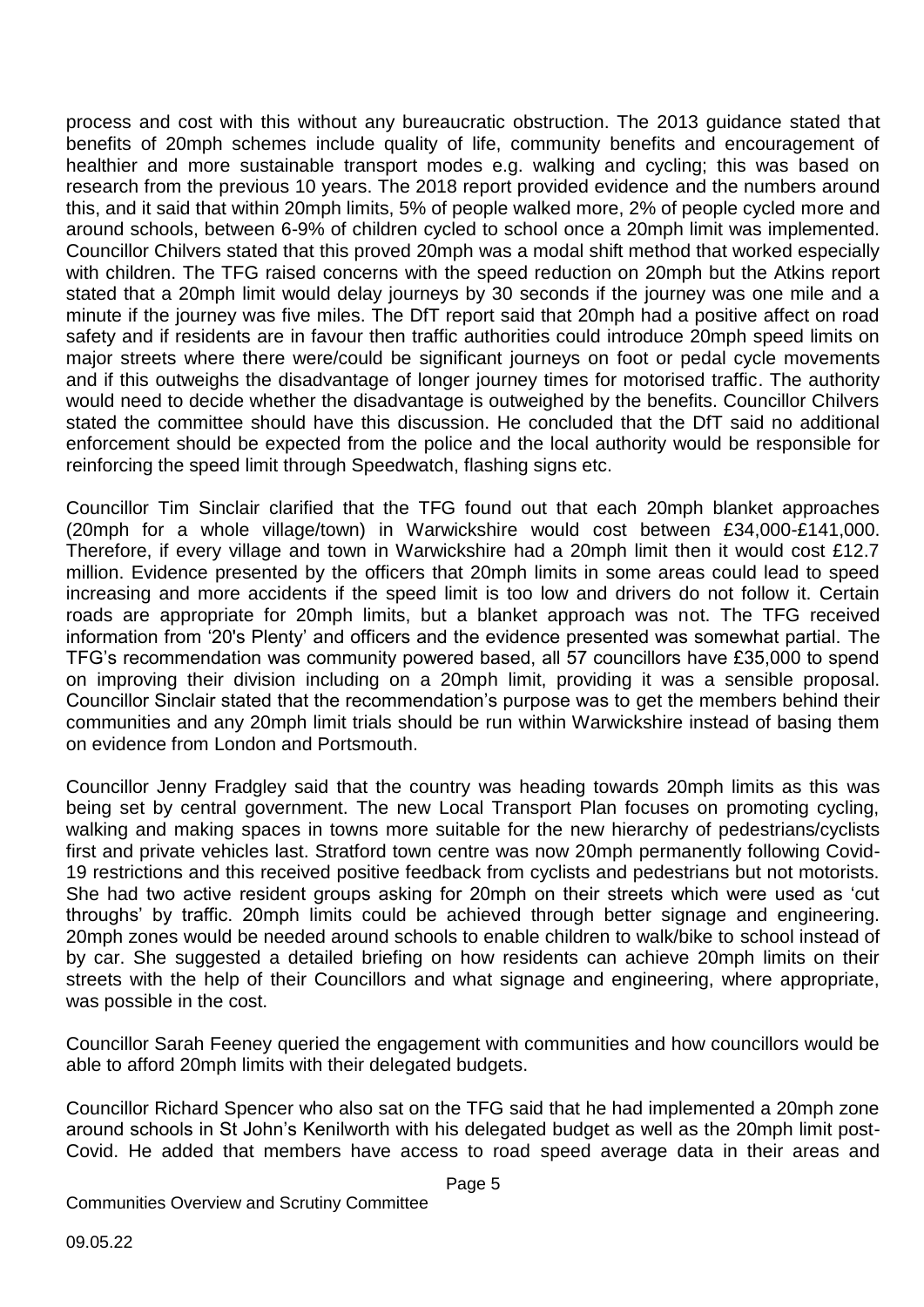resources for 20mph limits could be sought from town council and parish council CIL (Community Infrastructure Levy) funds. The difference between speed limits and zones is that zones have engineering works.

Councillor Sinclair confirmed that councillors could put their delegated budgets together to achieve a 20mph across divisions and that drivers would overtake drivers on straight residential roads with 20mph limits. He reiterated that it should be horses for courses.

Councillor Chilvers stated that the data provided was difficult to investigate and queried some of the costs and report contents e.g. that 1000 repeater signs would be needed for a 20mph blanket zone for Kenilworth but the DfT guidance said none would be needed. The 2018 report said that there was no evidence that drivers increase their speed if they feel the speed limit is too slow and people will intrinsically drive slower. He concluded that community groups needed clarity on the process to get 20mph limits.

Paul Taylor (Delivery Lead - Minorworks & Forestry) informed the committee that the 20mph limit costings for Kenilworth were done based on every road having its own bespoke design. A lot of roads in Kenilworth were used as 'through routes' at 30mph. All schemes were designed to have to signs needed to effectively enforce a 20mph zone. He concluded that in his long experience signs and lines had never been enough to enforce a lower speed limit.

Councillor Wallace Redford stated that all the comments made in the meeting were possible to achieve through Cabinet's decision. DfT guidance said that speed limits should be evidence led and not set in isolation but instead as part of a 'package' with other measures to reduce speeds. As well as member delegated budgets, the Community Action Fund could also be used to enforce 20mph speed limits; the Council had around £350,000 as part of the casualty reduction fund. He concluded that an update on the scheme would come back to Communities OSC in February 2023.

Councillor Sinclair clarified that the recommendations to Cabinet were meant to explain to members how they could use their budgets for 20mph limits when appropriate. The members of the TFG proposed that the recommendations be community powered led with local members trialling 20mph limits in their area and this progress being reported on. He concluded that in point 95 of the DfT guidance stated that signs alone would only slightly reduce average speeds and that the call-in was flawed.

Councillor Fradgley reiterated that schools would need 20mph zones around them to protect the children there.

Councillor Peter Butlin said that the TFG's recommendations were 'horses for courses' and that zones would not be needed around all schools because some were in dead end roads while others on open roads. Communities would need to be onside for 20mph limits as he received pushback from villages when he tried to reduce a speed limit from 60mph to 50 when he was the Portfolio Holder for Transport & Planning. Parents and other drivers would need to be educated on speed reduction. He concurred that drivers would speed and dangerously overtake in a 20mph speed limits if they thought it was too slow. Sat Nav data would be used for implementing 20mph limits in Warwickshire and drivers would more likely follow 20mph limits if they felt the were appropriate. He concluded that the expensive part of reducing speeds was the TRO (traffic regulation order) consultation.

Page 6

Communities Overview and Scrutiny Committee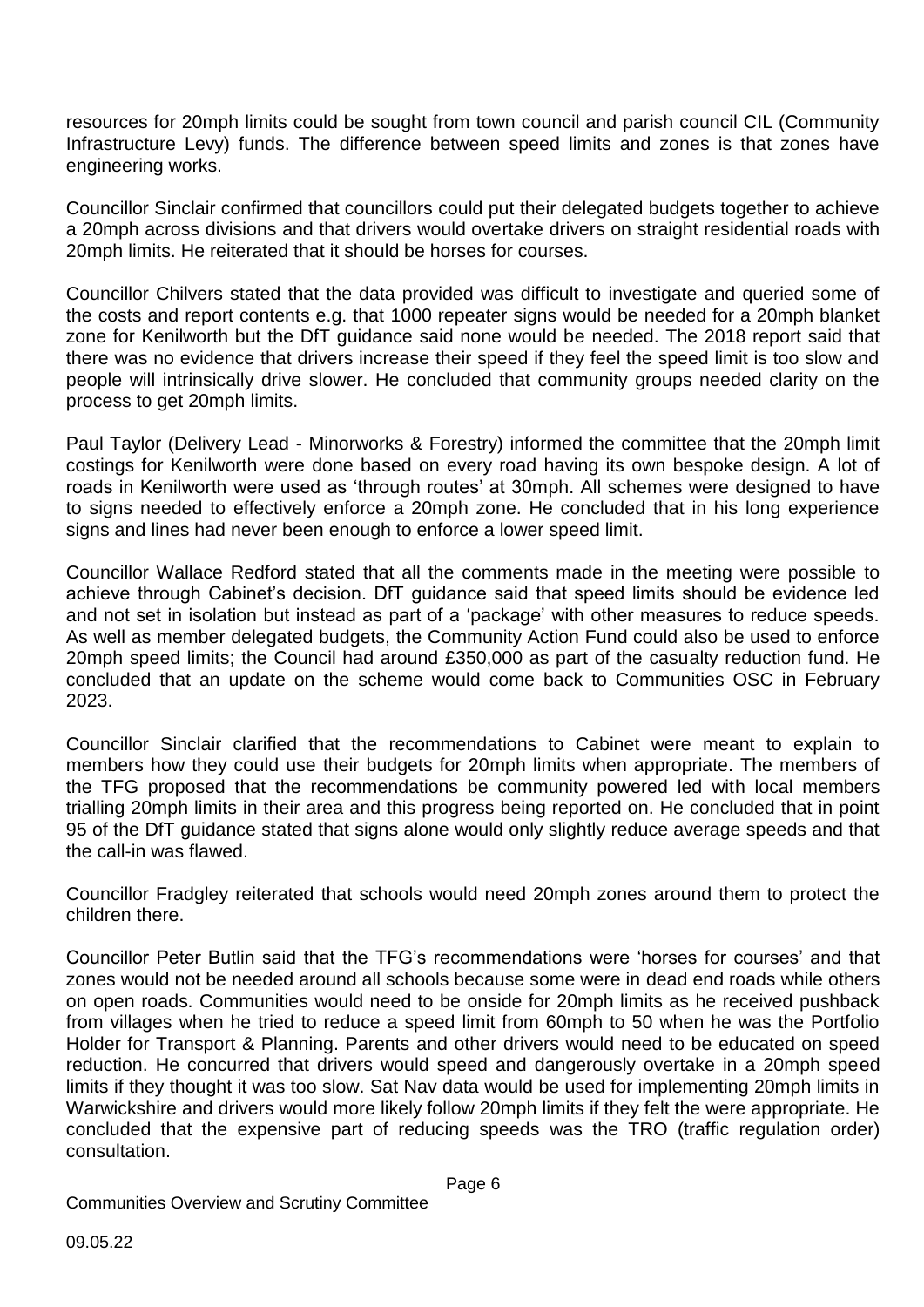Councillor Fradgley stated members of the TFG not getting all the information earlier was the issue. She stated that they had walking zones around her grandchildren's school and the traffic reduction would help nudge more children and parents into walking.

Councillor Andy Crump said that the Road Safety Partnership looked at a lot of traffic data and the main cause of road accidents was careless driving or driving under the influence. 20mph limits and zones should only be implemented in areas where drivers can see why there is one. Clear repeater signs would be needed to ensure a 20mph limit works. Councillor Crump stated that Councillor John Holland informed him that electric cars were heavier than normal ones and when they brake, they release particulate into the environment so fluctuating speed on electric cars damaged the environment. Congestion around schools at peak times meant stop cars from going above 20mph and it was the DfT's responsibility to encourage more people to not use their cars. He concluded that 20mph limits should be evidence based and implemented with the community's consent.

Councillor Sinclair noted that it would be easier and quicker to put 20mph limits on connecting streets with signage alone than with engineering works too. He stated that the TFG received all the information and disagreed with the claim that some members of the group intentionally disregarded the idea of 20mph speed limits. He stated that Councillor Chilvers was the only member of the TFG who did not change their mind after being presented all the information. He also disputed the claim made by the public speaker in the Stratford Herald. Councillor Spencer concurred with these statements.

Councillor Chilvers stated that he did change his mind after receiving the evidence presented to the group. He concurred that 20mph limits should be implemented with communities and this should be part of the official process, including what the Council will need from them. The Atkins report stated that support for 20mph increased on average after implementation. TROs were only £3000 on average and covered any amount of land, the expensive things were repeater signs and roundels, but these costings were not clear. The TFGs recommendations stated that things needed to be clarified for members with the 20mph process with budgets, but this needed to be done for communities too with the Highways Action Fund application as this was not clear in some requests.

Councillor Richard Baxter-Payne stated that the debate evidenced why a blanket approach would not work because each division had different characteristics and needs. He concurred with getting residents onboard with 20mph and noted that speed limits were the maximum speed so people could drive 20mph in a 30mph area if they wanted to. He concluded that education of residents would be needed in engineering measures were not implemented.

The Chair noted that he was the previous Portfolio Holder for Transport & Planning and he was keen on 20mph limits being implemented where appropriate and around schools. It was up to members to nominate areas in their division for 20mph limits/zones it their residents want it. Residents responded better to 20mph limits if there was evidence for this and every implementation should be evidence based.

Councillor Chilvers proposed the following recommendations: This committee comments that: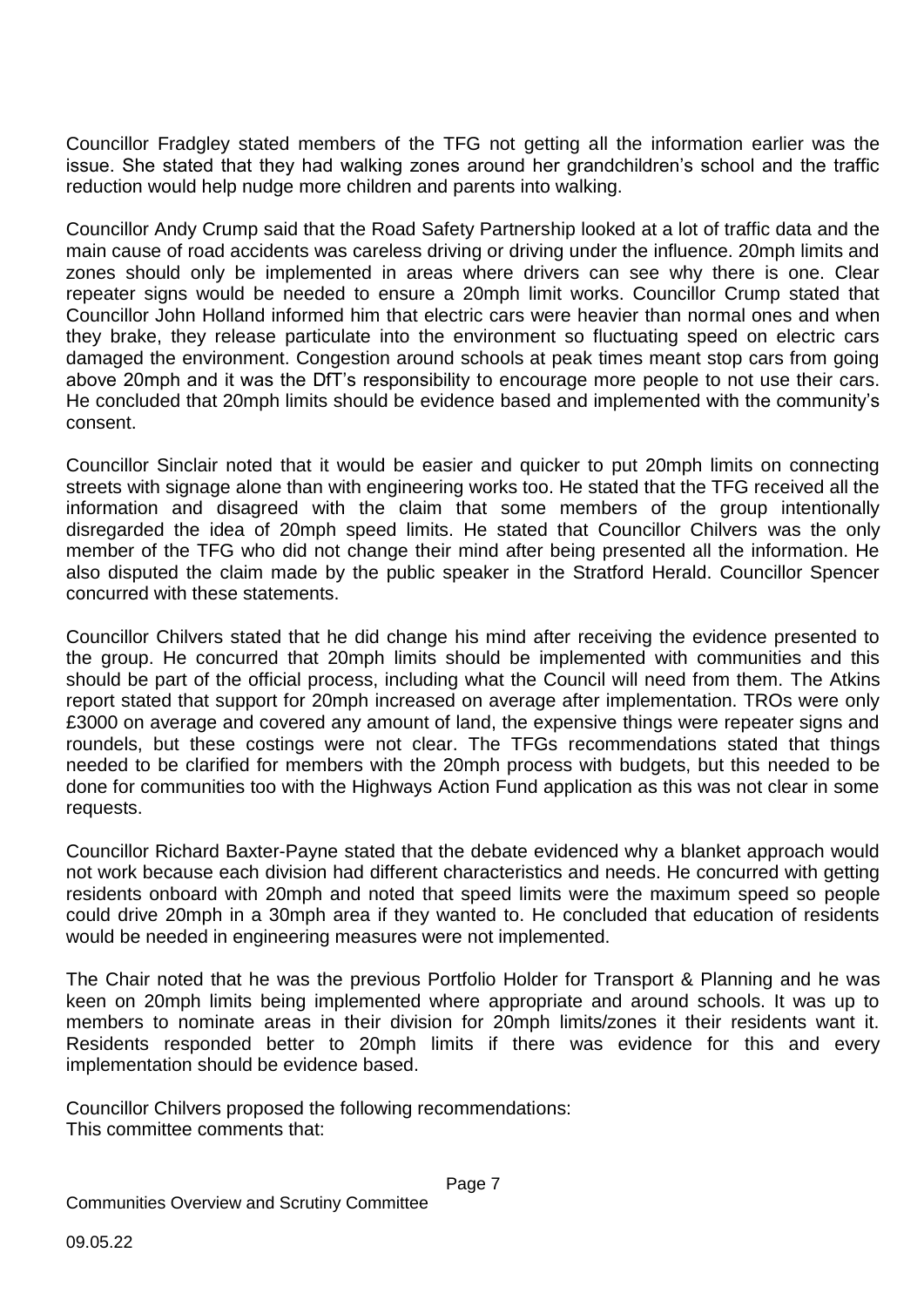- 1. It recognises the benefits that the DfT guidance highlights that: "Important benefits of 20 mph schemes include quality of life and community benefits, and encouragement of healthier and more sustainable transport modes such as walking and cycling (Kirkby, 2002)" and asks the portfolio holder on behalf of cabinet to publicly affirm their wish to see more 20mph limit schemes in Warwickshire to help fulfil these objectives.
- 2. The DfT guidance does not require additional police enforcement and recommends other measures such as community speed watch and speed triggered signs to aid speed reduction; the committee wishes to support this approach.
- 3. It is concerned that the process put in place for 20mph limits should not put up unnecessary bureaucratic barriers, but provide a clear, publicised, enabling process for communities that wish to have 20mph limits in their area.
- 4. It asks to see a draft version of the process prepared by officers brought to the committee on the 21 September, including clear costs and funding options.

This was seconded by Councillor Fradgley.

Councillor Redford suggested that the committee consider approving a member seminar to explain and clarify the issues with the 20mph limit implementation process raised in the meeting. Councillor Chilver stated that he was happy to add this to his recommendations.

*The meeting was paused to allow members to read the recommendations proposed by Councillor Chilvers*

In response to the Chair, Councillor Redford stated that the initial report covered the first recommendation.

Councillor Sinclair stated he was mixed to Councillor Chilvers' recommendations and stated some parts were contradictory.

Councillor Sinclair proposed that:

The committee take no further action but request that a member seminar be held to clarify and lay out the 20mph limit process for members with delegated budgets and communities for the Highway Action Fund.

This was seconded by Councillor Spencer

#### **Vote**

**Three** members voted for, and **six** members voted against the following recommendations:

- This committee comments that:
	- 1. It recognises the benefits that the DfT guidance highlights that: "Important benefits of 20 mph schemes include quality of life and community benefits, and encouragement of healthier and more sustainable transport modes such as walking and cycling (Kirkby, 2002)" and asks the portfolio holder on behalf of cabinet to publicly affirm their wish to see more 20mph limit schemes in Warwickshire to help fulfil these objectives.
	- 2. The DfT guidance does not require additional police enforcement and recommends other measures such as community speed watch and speed triggered signs to aid speed reduction; the committee wishes to support this approach.
	- 3. It is concerned that the process put in place for 20mph limits should not put up unnecessary bureaucratic barriers, but provide a clear, publicised, enabling process for communities that wish to have 20mph limits in their area.